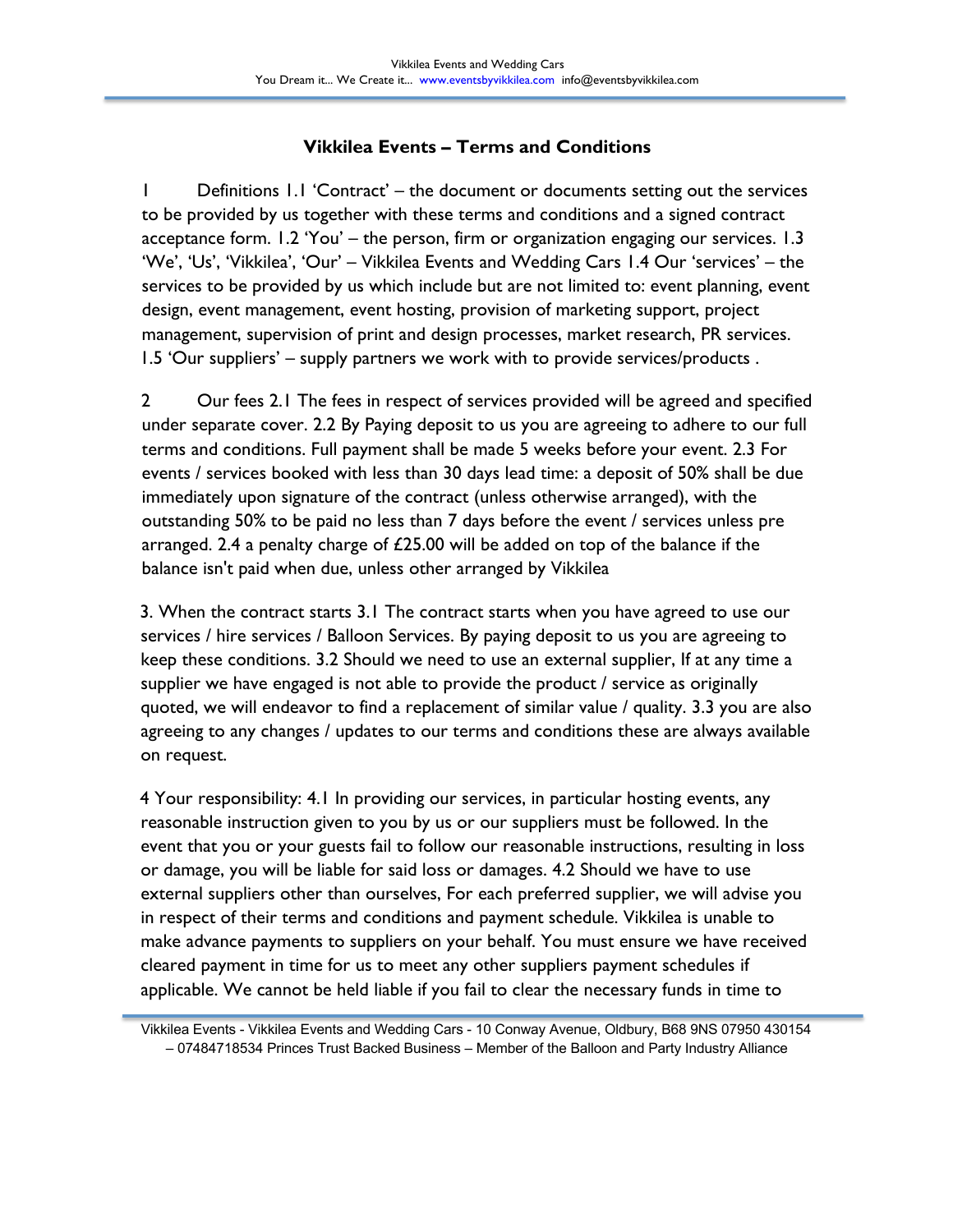meet these obligations and the supplier then withdraws their service. 4.3 you are be liable for any losses, damages, stains to any of our hired items and will be required to pay for replacements. 4.4 you are responsible for undressing rooms (putting centre pieces back in boxes, undressing chair covers etc) if you are unable to do this a charge will be applied  $(£30)$ 

5 Limits of our liability: 5.1 Vikkilea does not accept any liability for noncompletion of an event or for any delays arising as a result of strikes, riots or lockouts, adverse weather conditions, loss, damage or cancellation due to fire, flood or any other cause beyond its control including government acts. This contract is governed by English law and in the unlikely event of a dispute, the parties shall submit to the exclusive jurisdiction of the English courts. 5.2 The liability of Vikkilea in respect of any breach of the Contract, including any applied terms shall not extend to any consequential loss whatsoever suffered by the client or their guests 5.3 we hold full public liability insurance and professional indemnity insurance and this can be seen on request and we are proud to be a Princes Trust Backed business

6 Ending this contract: 6.1 We may end this contract if: You break its terms; or As a company you become bankrupt/enter into a voluntary agreement with creditor/a receiver is appointed. Under these circumstances it will end immediately and we will recover costs. 6.2 You may end this contract: By giving clear notice in writing to Vikkilea. If you do, you will be liable to pay a percentage of the total agreed on the booking contract according the terms as shown below: - more than 20 Weeks Notice: 25% - less than 20 Weeks notice but more than 10 Weeks: 50% - less than 10 Weeks: 100% and in additional to that a cancellation fee of £150 is also due to us to cover losses for holding your date with us from your time of booking. We will also cover costs for a

partial cancellation (over 50% cancellation of services) if paid in full as we will have already allocated stock / staffing when paid in full. Anything outstanding due back to you will be paid up to 30 Working days after our acknowledgement of your cancellation. 6.3 For wedding clients: we underline the importance of taking out your own personal insurance in case anything happens requiring the cancellation of your event. 6.4 Vikkilea will do its utmost to ensure that your event goes ahead. However, if a supplier pulls out at a late date, we will try to find a replacement but will not be liable. 6.5 you have a right to cancel this contract in writing within the first 14 days of booking (cooling off period) and all monies will be refunded accordingly – We reserve the right to adjust the terms and the terms and conditions accordingly

## 7 Additional Terms and conditions for Car bookings and Event Bookings

Whilst the company will make every effort to arrive punctually at your address and destination we cannot be held responsible for late arrival or cancellation due to circumstances beyond our control.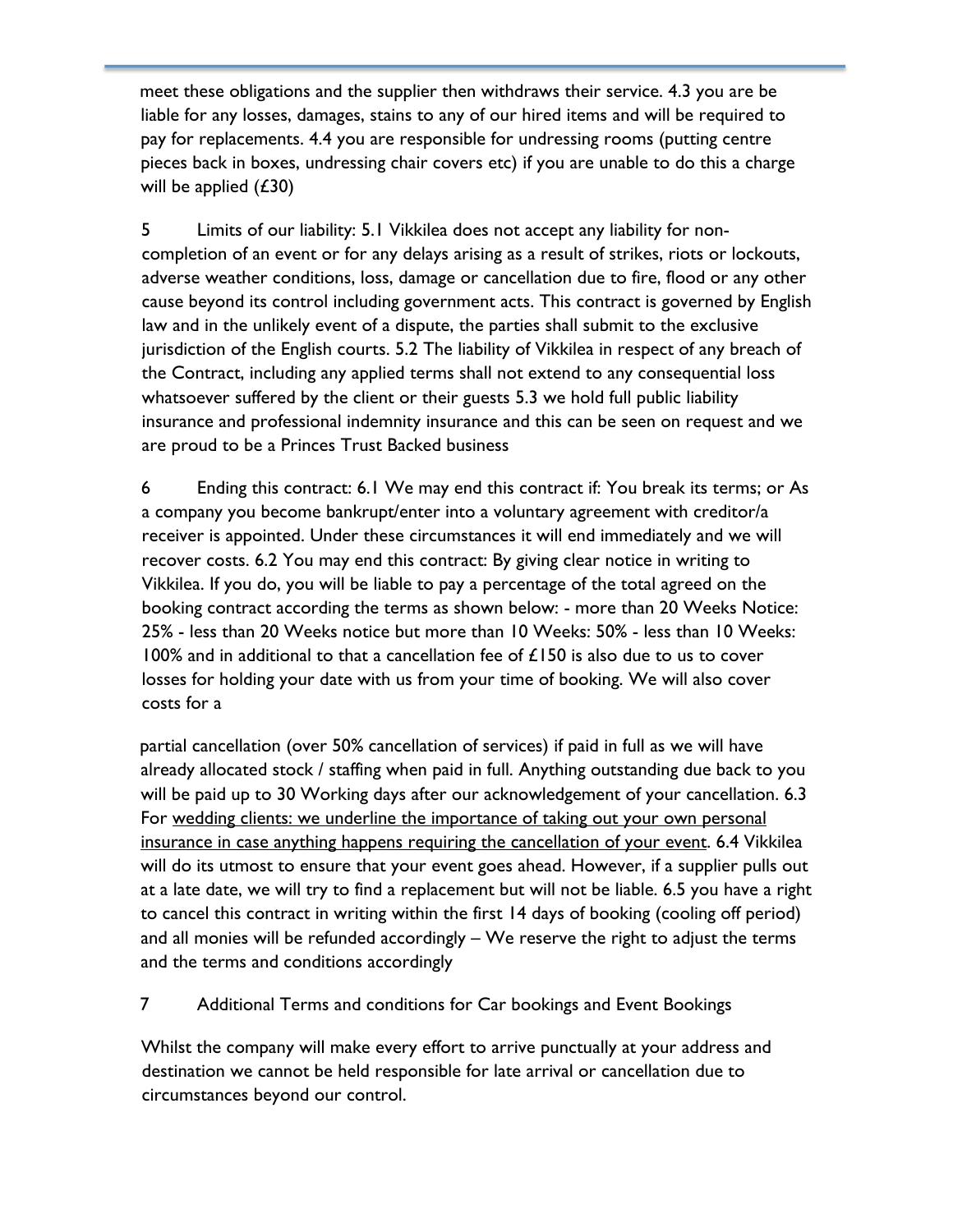The company will not be responsible for any impact that a delay might cause through missed connections, cancelled functions or engagements. The company highly stress and recommend that you are covered with adequate wedding insurance.

Vikkilea does not accept any liability for non-completion of an event or for any delays arising as a result of strikes, riots or lockouts, adverse weather conditions, loss, damage or cancellation due to fire, flood or any cause beyond its control. This contract is governed by English Law and in the unlikely event of a dispute, the parties shall submit to the exclusive jurisdiction of the English Courts. In the unlikely event of a breakdown the company will endeavour to supply an alternative vehicle with a similar specification for your journey.

In usual circumstances, the booking form/ wedding hire contract is for the collection and of the Bride and her Father/ Guardian from their designated collection address and onward transportation to the Ceremony Venue. It also covers the journey of the newlyweds from the Ceremony Venue to the designated reception venue.

No food or drink will be allowed in and vehicles unless prior consent has been given by the company. UK Law prohibits Smoking / Vaping in vehicles used by the public - The Company adopts a strict No Smoking / Vaping policy. Our company does not hold a license to provide Alcoholic Beverages in our vehicles, however,

our Chauffeurs / Drivers will be happy to serve Beverages which are provided by yourselves

Seatbelts must be worn in the vehicles at all times as stated by UK Law

Our Chauffeurs / Drivers will choose the route based on experience, knowledge of the local area and use of satellite navigation, they will accept a route requested by the principal hirer, however, should this result in extra mileage or time being added to the journey a charge may be made.

Any alterations made to the booking on the day of the service or a request for additional time may incur an extra charge or may not be honoured if that conflicts with another booking.

The principle hirer will be responsible for the conduct of all passengers during the service and wereserve the right to invoice or make a charge to the hirer for any losses or damage sustained to any part of the vehicle caused by any passenger or a third party incited to cause damage to the vehicle. A minimum charge of  $\pounds$ 100 will be applied to cover valet costs should fouling be caused by any passenger through food, drink or illness. Violence, foul language, intimidation antagonism or any form of anti-social behaviour towards the

Chauffeur / Drivers or any member of this company's staff will not be tolerated and will result in the immediate termination of the service and police involvement. Acts of vandalism or malicious damage caused to the vehicle will face prosecution.